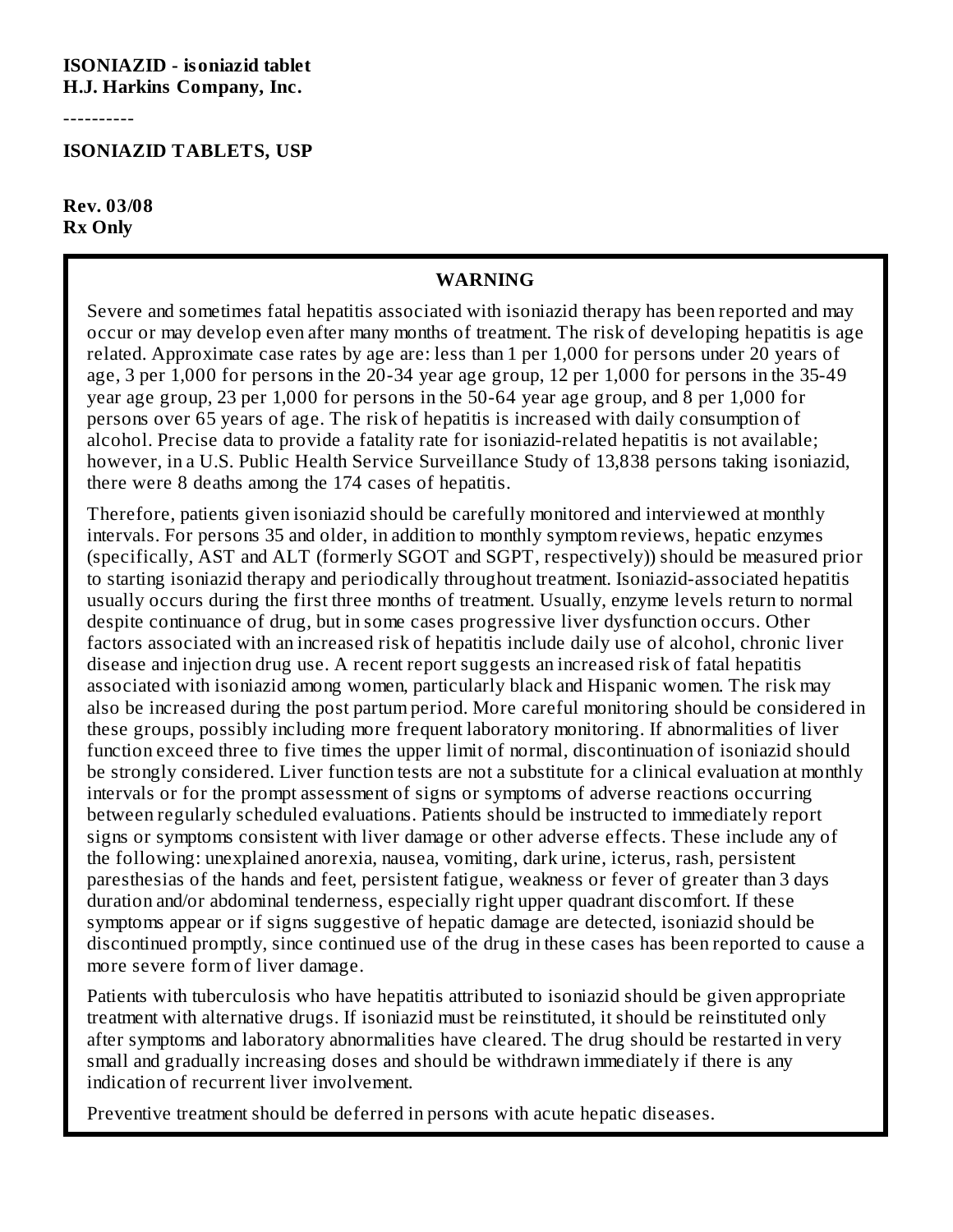### **DESCRIPTION**

Isoniazid is an antibacterial available as 100 mg and 300 mg tablets for oral administration. Each tablet also contains as inactive ingredients: anhydrous lactose, calcium stearate, colloidal silicon dioxide, microcrystalline cellulose, and stearic acid.

Isoniazid is chemically known as isonicotinyl hydrazine or isonicotinic acid hydrazide. It has an empirical formula of  $\rm{C_6H_7N_3O}$  and a molecular weight of 137.14. It has the following structure:



### M.W. 137.14

Isoniazid is odorless, and occurs as a colorless or white crystalline powder or as white crystals. It is freely soluble in water, sparingly soluble in alcohol, and slightly soluble in chloroform and in ether. Isoniazid is slowly affected by exposure to air and light.

### **CLINICAL PHARMACOLOGY**

Within 1 to 2 hours after oral administration, isoniazid produces peak blood levels which decline to 50 percent or less within 6 hours. It diffuses readily into all body fluids (cerebrospinal, pleural, and ascitic fluids), tissues, organs, and excreta (saliva, sputum, and feces). The drug also passes through the placental barrier and into milk in concentrations comparable to those in the plasma. From 50 to 70 percent of a dose of isoniazid is excreted in the urine in 24 hours.

Isoniazid is metabolized primarily by acetylation and dehydrazination. The rate of acetylation is genetically determined. Approximately 50 percent of all Blacks and Caucasians are "slow inactivators" and the rest are "rapid inactivators"; the majority of Eskimos and Orientals are "rapid inactivators".

The rate of acetylation does not significantly alter the effectiveness of isoniazid. However, slow acetylation may lead to higher blood levels of the drug and, thus, to an increase in toxic reactions.

Pyridoxine (vitamin  $B_6$ ), deficiency is sometimes observed in adults with high doses of isoniazid and is considered probably due to its competition with pyridoxal phosphate for the enzyme apotryptophanase.

### **Mechanism of Action**

Isoniazid inhibits the synthesis of mycoloic acids, an essential component of the bacterial cell wall. At therapeutic levels isoniazid is bacteriocidal against actively growing intracellular and extracellular *Mycobacterium tuberculosis* organisms.

Isoniazid resistant *Mycobacterium tuberculosis* bacilli develop rapidly when isoniazid monotherapy is administered.

### **Microbiology**

Two standardized *in vitro* susceptibility methods are available for testing isoniazid against *Mycobacterium tuberculosis* organisms. The agar proportion method (CDC or NCCLS M24-P) utilizes middlebrook 7H10 medium impregnated with isoniazid at two final concentrations, 0.2 and 1.0 mcg/mL.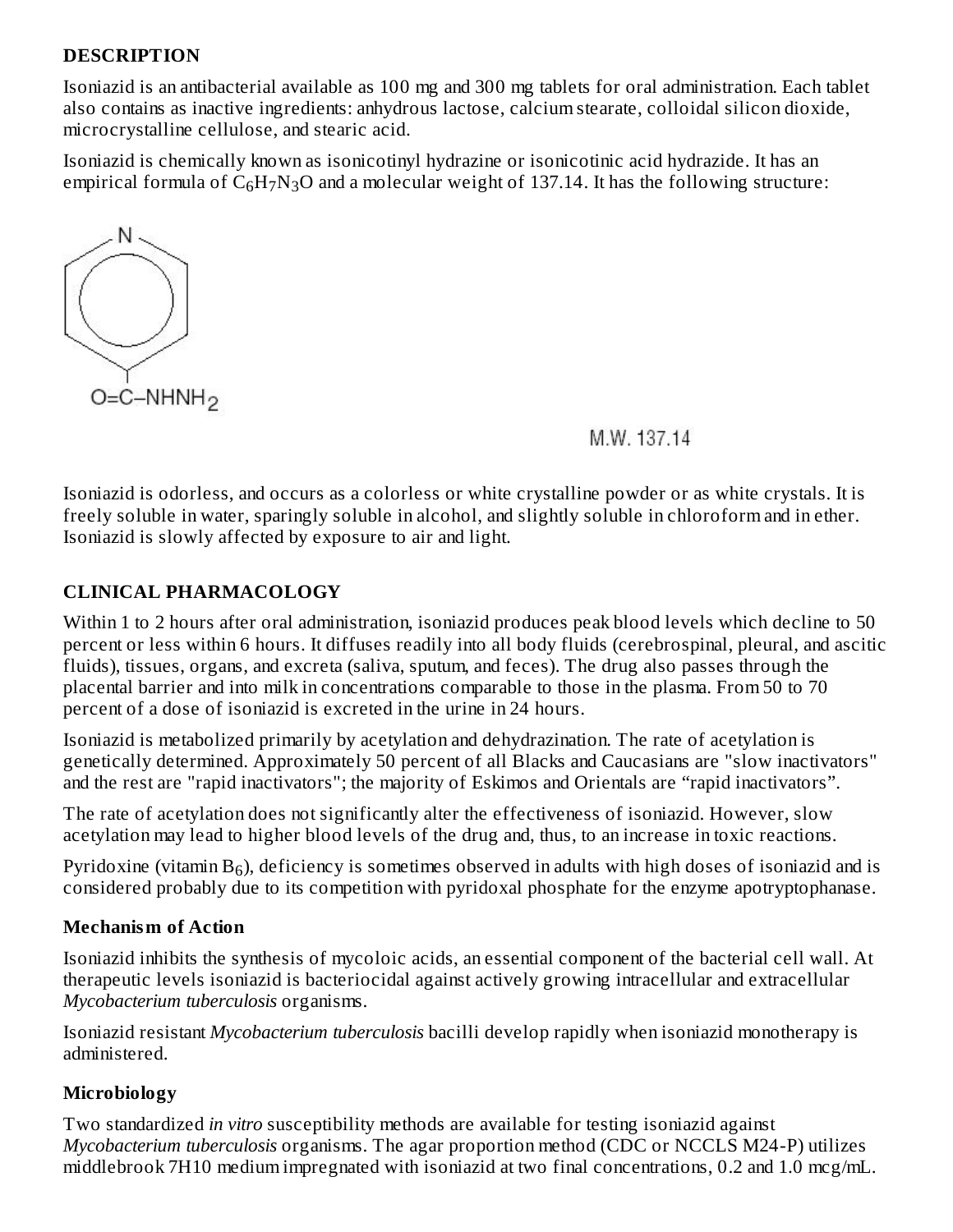$\rm{MIC}_{99}$  values are calculated by comparing the quantity of organisms growing in the medium containing drug to the control cultures. Mycobacterial growth in the presence of drug  $\geq 1\%$  of the control indicates resistance.

The radiometric broth method employs the BACTEC 460 machine to compare the growth index from untreated control cultures to cultures grown in the presence of 0.2 and 1.0 mcg/mL of isoniazid. Strict adherence to the manufacturer's instructions for sample processing and data interpretation is required for this assay.

 $Mycobacterium \tuberculosis \t isolates \ with \ an \ MIC_{99} \leq 0.2 \lncg/mL \ \ are \ considered \ to \ be \ susceptible \ to$ isoniazid. Susceptibility test results obtained by the two different methods discussed above cannot be compared unless equivalent drug concentrations are evaluated.

The clinical relevance of *in vitro* susceptibility for mycobacterium species other than *M. tuberculosis* using either the BACTEC or the proportion method has not been determined.

### **INDICATIONS AND USAGE**

Isoniazid is recommended for all forms of tuberculosis in which organisms are susceptible. However, active tuberculosis must be treated with multiple concomitant antituberculosis medications to prevent the emergence of drug resistance. Single-drug treatment of active tuberculosis with isoniazid, or any other medication, is inadequate therapy.

Isoniazid is recommended as preventive therapy for the following groups, regardless of age. (Note: the criterion for a positive reaction to a skin test (in millimeters of induration) for each group is given in parenthesis):

1. Persons with human immunodeficiency virus (HIV) infection ( $\geq$  5 mm) and persons with risk factors for HIV infection whose HIV infection status is unknown but who are suspected of having HIV infection.

Preventive therapy may be considered for HIV infected persons who are tuberculin-negative but belong to groups in which the prevalence of tuberculosis infection is high. Candidates for preventive therapy who have HIV infection should have a minimum of 12 months of therapy.

- 2. Close contacts of persons with newly diagnosed infectious tuberculosis ( $\geq$  5 mm). In addition, tuberculin-negative (< 5 mm) children and adolescents who have been close contacts of infectious persons within the past 3 months are candidates for preventive therapy until a repeat tuberculin skin test is done 12 weeks after contact with the infectious source. If the repeat skin test is positive (> 5 mm), therapy should be continued.
- 3. Recent converters, as indicated by a tuberculin skin test  $( \geq 10 \text{ mm})$  increase within a 2-year period for those  $\le$  35 years old;  $\ge$  15 mm increase for those  $\ge$  35 years of age). All infants and children younger than 4 years of age with a > 10 mm skin test are included in this category.
- 4. Persons with abnormal chest radiographs that show fibrotic lesions likely to represent old healed tuberculosis ( $\geq$  5 mm). Candidates for preventive therapy who have fibrotic pulmonary lesions consistent with healed tuberculosis or who have pulmonary silicosis should have 12 months of isoniazid or 4 months of isoniazid and rifampin, concomitantly.
- 5. Intravenous drug users known to be HIV-seronegative  $(>10$  mm).
- 6. Persons with the following medical conditions that have been reported to increase the risk of tuberculosis ( $\geq 10$  mm): silicosis; diabetes mellitus; prolonged therapy with adrenocorticosteroids; immunosuppressive therapy; some hematologic and reticuloendothelial diseases, such as leukemia or Hodgkin's disease; end-stage renal disease; clinical situations associated with substantial rapid weight loss or chronic undernutrition (including: intestinal bypass surgery for obesity, the postgastrectomy state (with or without weight loss), chronic peptic ulcer disease, chronic malabsorption syndromes, and carcinomas of the oropharynx and upper gastrointestinal tract that prevent adequate nutritional intake). Candidates for preventive therapy who have fibrotic pulmonary lesions consistent with healed tuberculosis or who have pulmonary silicosis should have 12 months of isoniazid or 4 months of isoniazid and rifampin, concomitantly.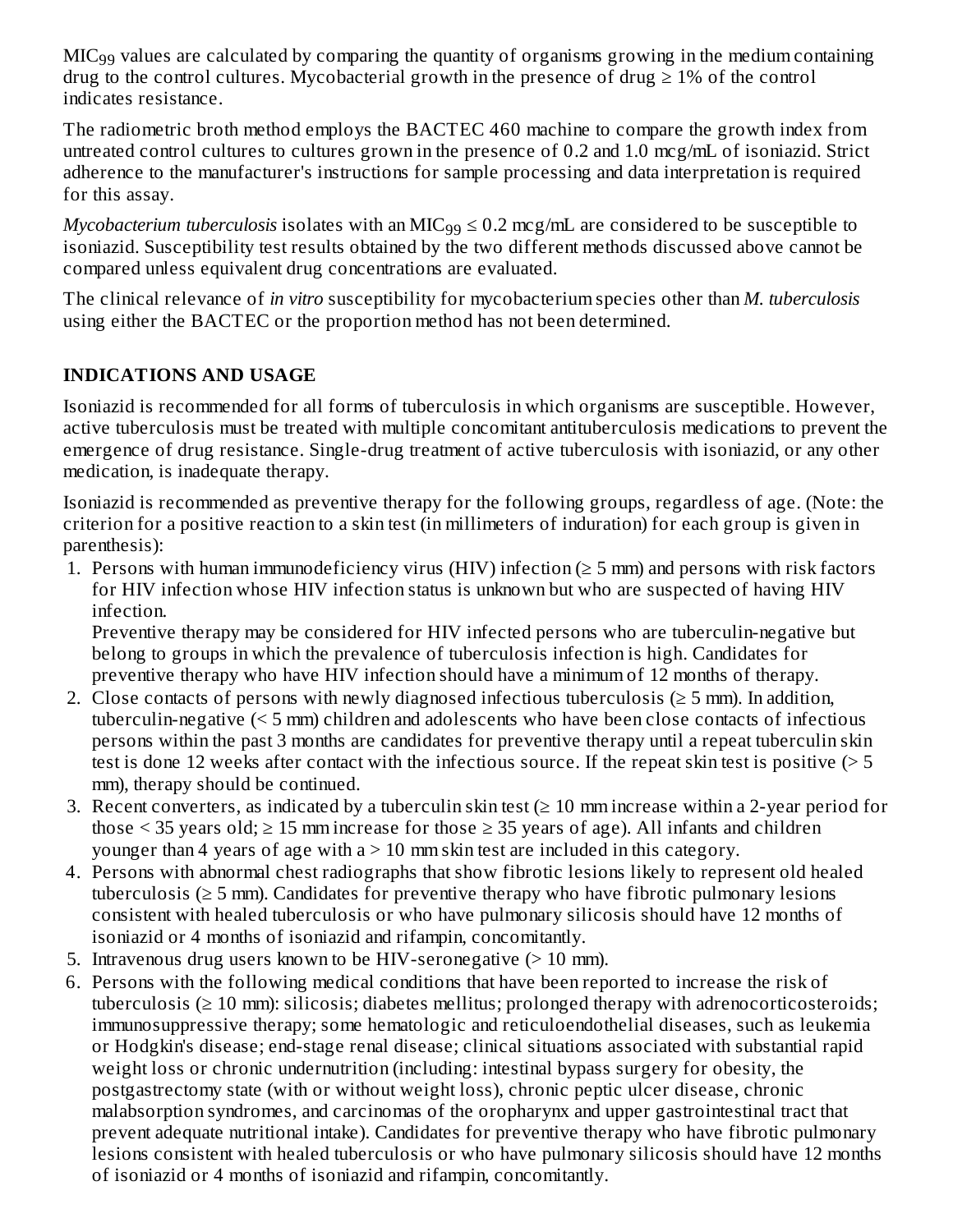Additionally, in the absence of any of the above risk factors, persons under the age of 35 with a tuberculin skin test reaction of 10 mm or more are also appropriate candidates for preventive therapy if they are a member of any of the following high-incidence groups:

- 1. Foreign-born persons from high-prevalence countries who never received BCG vaccine.
- 2. Medically underserved low-income populations, including high-risk racial or ethnic minority populations, especially blacks, Hispanics, and Native Americans.
- 3. Residents of facilities for long-term care (e.g., correctional institutions, nursing homes, and mental institutions).

Children who are less than 4 years old are candidates for isoniazid preventive therapy if they have  $>10$ mm induration from a PPD Mantoux tuberculin skin test.

Finally, persons under the age of 35 who a) have none of the above risk factors (1-6); b) belong to none of the high-incidence groups; and c) have a tuberculin skin test reaction of 15 mm or more, are appropriate candidates for preventive therapy.

The risk of hepatitis must be weighed against the risk of tuberculosis in positive tuberculin reactors over the age of 35. However, the use of isoniazid is recommended for those with the additional risk factors listed above (1-6) and on an individual basis in situations where there is likelihood of serious consequences to contacts who may become infected.

### **CONTRAINDICATIONS**

Isoniazid is contraindicated in patients who develop severe hypersensitivity reactions, including druginduced hepatitis; previous isoniazid-associated hepatic injury; severe adverse reactions to isoniazid such as drug fever, chills, arthritis; and acute liver disease of any etiology.

### **WARNINGS**

See the boxed **WARNING**.

### **PRECAUTIONS**

#### **General**

All drugs should be stopped and an evaluation made at the first sign of a hypersensitivity reaction. If isoniazid therapy must be reinstituted, the drug should be given only after symptoms have cleared. The drug should be restarted in very small and gradually increasing doses and should be withdrawn immediately if there is any indication of recurrent hypersensitivity reaction.

Use of isoniazid should be carefully monitored in the following:

- 1. Daily users of alcohol. Daily ingestion of alcohol may be associated with a higher incidence of + isoniazid hepatitis.
- 2. Patients with active chronic liver disease or severe renal dysfunction.
- 3. Age  $> 35$ .
- 4. Concurrent use of any chronically administered medication.
- 5. History of previous discontinuation of isoniazid.
- 6. Existence of peripheral neuropathy or conditions predisposing to neuropathy.
- 7. Pregnancy.
- 8. Injection drug use.
- 9. Women belonging to minority groups, particularly in the post-partum period.
- 10. HIV seropositive patients.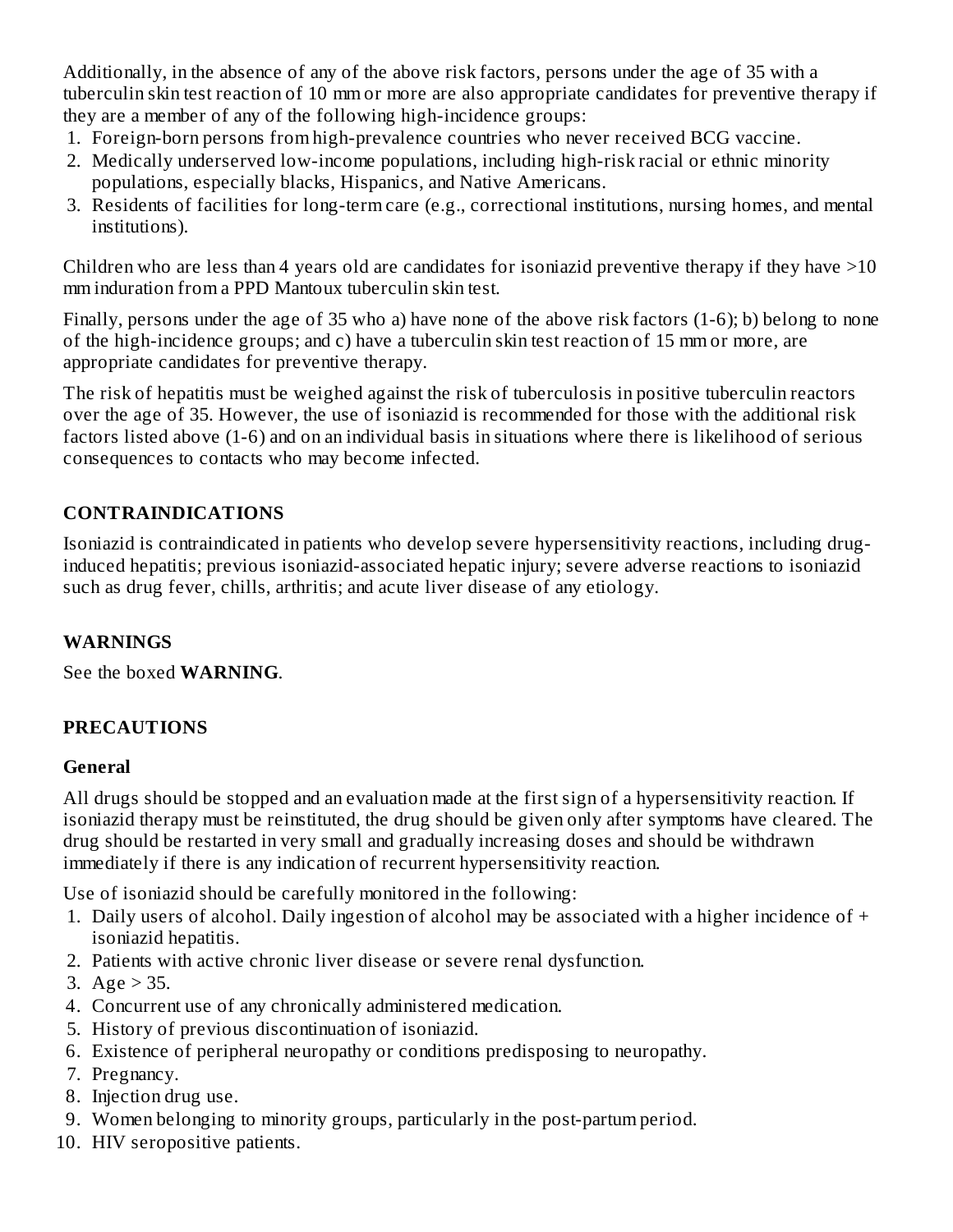### **Laboratory Tests**

Because there is a higher frequency of isoniazid associated hepatitis among certain patient groups, including Age > 35, daily users of alcohol, chronic liver disease, injection drug use and women belonging to minority groups, particularly in the post-partum period, transaminase measurements should be obtained prior to starting and monthly during preventative therapy, or more frequently as needed. If any of the values exceed three to five times the upper limit of normal, isoniazid should be temporarily discontinued and consideration given to restarting therapy.

### **Drug Interactions**

### Food

Isoniazid should not be administered with food. Studies have shown that the bioavailability of isoniazid is reduced significantly when administered with food. Tyramine- and histamine-containing foods should be avoided in patients receiving isoniazid. Because isoniazid has some monoamine oxidase inhibiting activity, an interaction with tyramine-containing foods (cheese, red wine) may occur. Diamine oxidase may also be inhibited, causing exaggerated response (e.g., headache, sweating, palpitations, flushing, hypotension) to foods containing histamine (e.g., skipjack, tuna, other tropical fish).

### Acetaminophen

A report of severe acetaminophen toxicity was reported in a patient receiving isoniazid. It is believed that the toxicity may have resulted from a previously unrecognized interaction between isoniazid and acetaminophen and a molecular basis for this interaction has been proposed. However, current evidence suggests that isoniazid does induce P-450IIE1, a mixed-function oxidase enzyme that appears to generate the toxic metabolites, in the liver. Furthermore it has been proposed that isoniazid resulted in induction of P-450IIE1 in the patients liver which, in turn, resulted in a greater proportion of the ingested acetaminophen being converted to the toxic metabolites. Studies have demonstrated that pretreatment with isoniazid potentiates acetaminophen hepatotoxicity in rats  $1.2$ .

### Carbamazepine

Isoniazid is known to slow the metabolism of carbamazepine and increase its serum levels. Carbamazepine levels should be determined prior to concurrent administration with isoniazid, signs and symptoms of carbamazepine toxicity should be monitored closely, and appropriate dosage adjustment of the anticonvulsant should be made<sup>3</sup>.

### Ketoconazole

Potential interaction of ketoconazole and isoniazid may exist. When ketoconazole is given in combination with isoniazid and rifampin the AUC of ketoconazole is decreased by as much as 88% after 5 months of concurrent isoniazid and rifampin therapy<sup>4</sup>.

### Phenytoin

Isoniazid may increase serum levels of phenytoin. To avoid phenytoin intoxication, appropriate adjustment of the anticonvulsant should be made<sup>5,6</sup>.

### Theophylline

A recent study has shown that concomitant administration of isoniazid and theophylline may cause elevated plasma levels of theophylline, and in some instances a slight decrease in the elimination of isoniazid. Since the therapeutic range of theophylline is narrow, theophylline serum levels should be monitored closely, and appropriate dosage adjustments of theophylline should be made<sup>7</sup>.

### Valproate

A recent case study has shown a possible increase in the plasma level of valproate when co-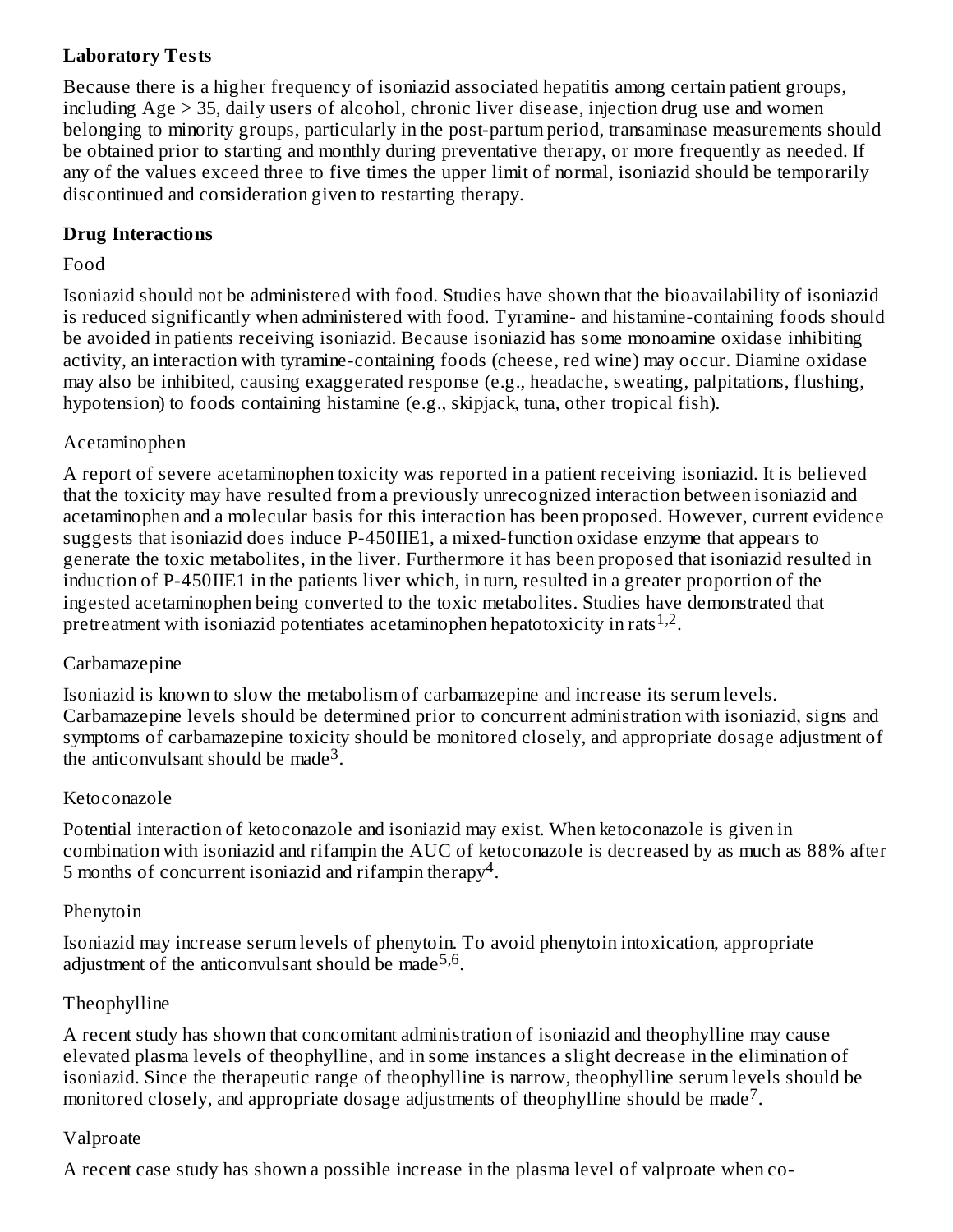administered with isoniazid. Plasma valproate concentration should be monitored when isoniazid and valproate are co-administered, and appropriate dosage adjustments of valproate should be made<sup>8</sup>.

### *Carcinogenesis and Mutagenesis:*

Isoniazid has been shown to induce pulmonary tumors in a number of strains of mice. Isoniazid has not been shown to be carcinogenic in humans. (Note: a diagnosis of mesothelioma in a child with prenatal exposure to isoniazid and no other apparent risk factors has been reported). Isoniazid has been found to be weakly mutagenic in strains TA 100 and TA 1535 of Salmonella typhimurium (Ames assay) without metabolic activation.

### **Pregnancy**

### Teratogenic effects: *Pregnancy Category C*

Isoniazid has been shown to have an embryocidal effect in rats and rabbits when given orally during pregnancy. Isoniazid was not teratogenic in reproduction studies in mice, rats and rabbits. There are no adequate and well-controlled studies in pregnant women. Isoniazid should be used as a treatment for active tuberculosis during pregnancy because the benefit justifies the potential risk to the fetus. The benefit of preventive therapy also should be weighed against a possible risk to the fetus. Preventive therapy generally should be started after delivery to prevent putting the fetus at risk of exposure; the low levels of isoniazid in breast milk do not threaten the neonate. Since isoniazid is known to cross the placental barrier, neonates of isoniazid treated mothers should be carefully observed for any evidence of adverse affects.

#### Nonteratogenic effects

Since isoniazid is known to cross the placental barrier, neonates of isoniazid-treated mothers should be carefully observed for any evidence of adverse effects.

#### **Nursing Mothers**

The small concentrations of isoniazid in breast milk do not produce toxicity in the nursing newborn; therefore, breast feeding should not be discouraged. However, because levels of isoniazid are so low in breast milk, they can not be relied upon for prophylaxis or therapy of nursing infants.

### **ADVERSE REACTIONS**

The most frequent reactions are those affecting the nervous system and the liver.

*Nervous System Reactions* - Peripheral neuropathy is the most common toxic effect. It is dose-related, occurs most often in the malnourished and in those predisposed to neuritis (e.g., alcoholics and diabetics), and is usually preceded by paresthesias of the feet and hands. The incidence is higher in "slow inactivators".

Other neurotoxic effects, which are uncommon with conventional doses, are convulsions, toxic encephalopathy, optic neuritis and atrophy, memory impairment, and toxic psychosis.

*Hepatic Reactions* - See boxed WARNING. Elevated serum transaminase (SGOT; SGPT), bilirubinemia, bilirubinuria, jaundice, and occasionally severe and sometimes fatal hepatitis. The common prodromal symptoms of hepatitis are anorexia, nausea, vomiting, fatigue, malaise, and weakness. Mild hepatic dysfunction, evidenced by mild and transient elevation of serum transaminase levels occurs in 10% to 20% of patients taking isoniazid. This abnormality usually appears in the first 1 to 3 months of treatment but can occur at any time during therapy. In most instances, enzyme levels return to normal, and generally, there is no necessity to discontinue medication during the period of mild serum transaminase elevation. In occasional instances, progressive liver damage occurs, with accompanying symptoms. If the SGOT value exceeds three to five times the upper limit of normal, discontinuation of the isoniazid should be strongly considered. The frequency of progressive liver damage increases with age. It is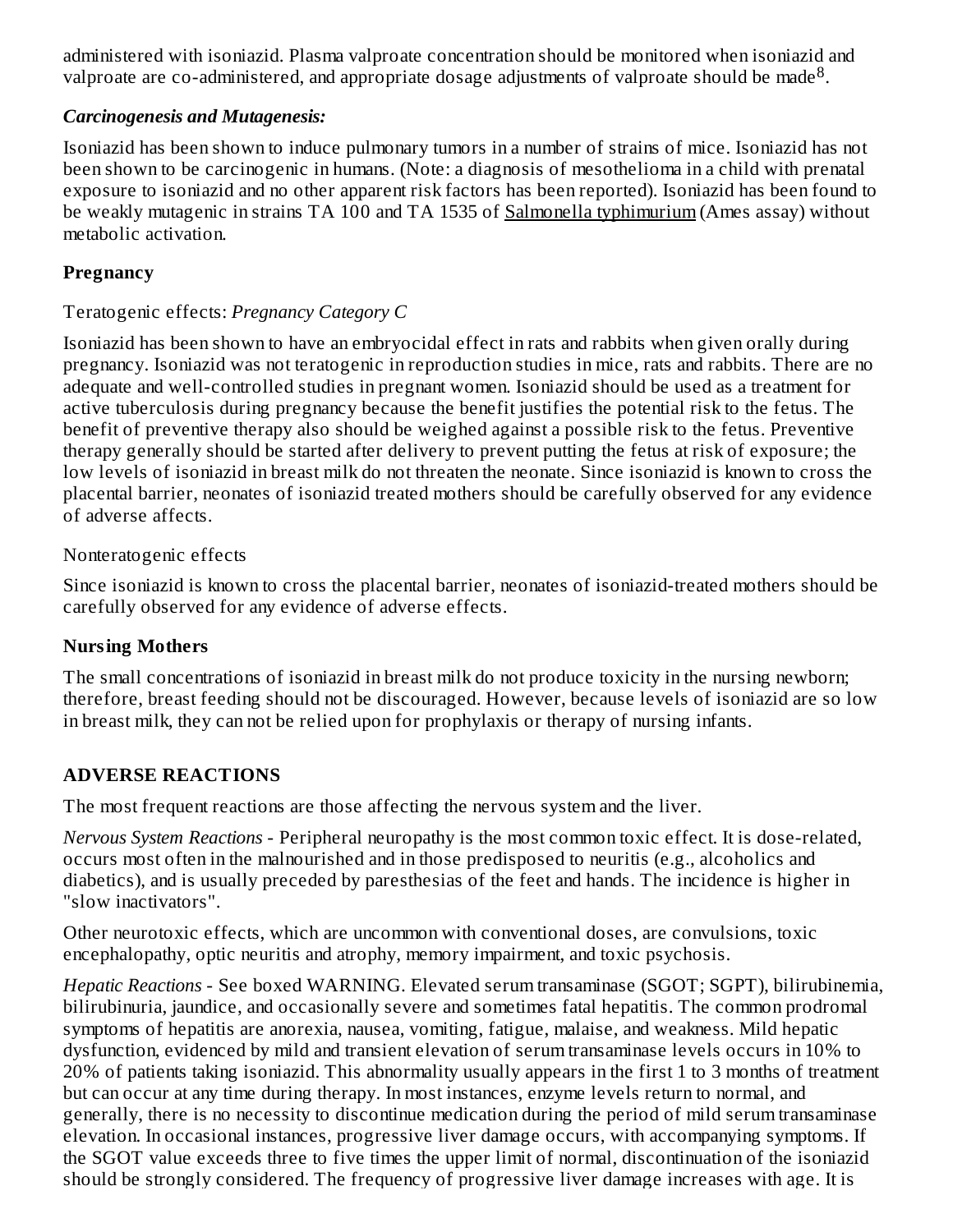should be strongly considered. The frequency of progressive liver damage increases with age. It is rare in persons under 20, but occurs in up to 2.3 percent of those over 50 years of age.

*Gastrointestinal Reactions* - Nausea, vomiting, and epigastric distress.

*Hematologic Reactions* - Agranulocytosis; hemolytic, sideroblastic, or aplastic anemia, thrombocytopenia; and eosinophilia.

*Hypersensitivity Reactions* - Fever, skin eruptions (morbilliform, maculopapular, purpuric, or exfoliative), lymphadenopathy, and vasculitis.

*Metabolic and Endocrine Reactions* - Pyridoxine deficiency, pellagra, hyperglycemia, metabolic acidosis, and gynecomastia.

*Miscellaneous Reactions* - Rheumatic syndrome and systemic lupus erythematosus-like syndrome.

To report SUSPECTED ADVERSE REACTIONS, contact West-ward Pharmaceutical Corp. at 1-877- 233-2001, and the FDA at 1-800-FDA-1088 or www.fda.gov/medwatch.

# **OVERDOSAGE**

### *Signs and Symptoms*

Isoniazid overdosage produces signs and symptoms within 30 minutes to 3 hours after ingestion. Nausea, vomiting, dizziness, slurring of speech, blurring of vision, and visual hallucinations (including bright colors and strange designs) are among the early manifestations. With marked overdosage, respiratory distress and CNS depression, progressing rapidly from stupor to profound coma, are to be expected, along with severe, intractable seizures. Severe metabolic acidosis, acetonuria, and hyperglycemia are typical laboratory findings.

### *Treatment*

Untreated or inadequately treated cases of gross isoniazid overdosage, 80 mg/kg - 150 mg/kg, can cause neurotoxicity<sup>6</sup> and terminate fatally, but good response has been reported in most patients brought under adequate treatment within the first few hours after drug ingestion.

#### For the Asymptomatic Patient

Absorption of drugs from the GI tract may be decreased by giving activated charcoal. Gastric emptying should also be employed in the asymptomatic patient. Safeguard the patient"s airway when employing these procedures. Patients who acutely ingest > 80 mg/kg should be treated with intravenous pyridoxine on a gram per gram basis equal to the isoniazid dose. If an unknown amount of isoniazid is ingested, consider an initial dose of 5 grams of pyridoxine given over 30 to 60 minutes in adults, or 80 mg/kg of pyridoxine in children.

#### For the Symptomatic Patient

Ensure adequate ventilation, support cardiac output, and protect the airway while treating seizures and attempting to limit absorption. If the dose of isoniazid is known, the patient should be treated initially with a slow intravenous bolus of pyridoxine, over 3 to 5 minutes, on a gram per gram basis, equal to the isoniazid dose. If the quantity of isoniazid ingestion is unknown, then consider an initial intravenous bolus of pyridoxine of 5 grams in the adult or 80 mg/kg in the child. If seizures continue, the dosage of pyridoxine may be repeated. It would be rare that more than 10 grams of pyridoxine would need to be given. The maximum safe dose for pyridoxine in isoniazid intoxication is not known. If the patient does not respond to pyridoxine, diazepam may be administered. Phenytoin should be used cautiously, because isoniazid interferes with the metabolism of phenytoin.

### General

Obtain blood samples for immediate determination of gases, electrolytes, BUN, glucose, etc.; type and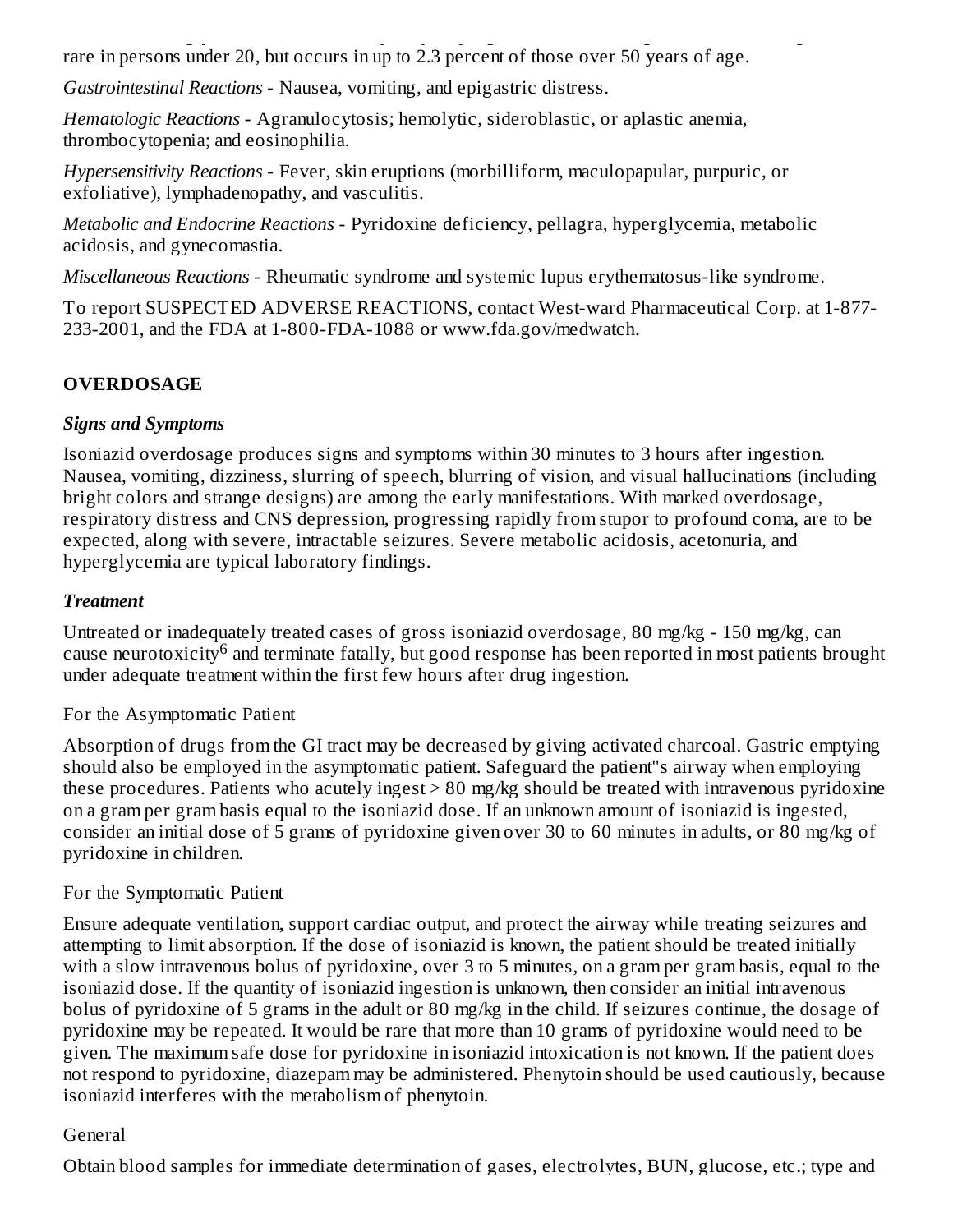cross-match blood in preparation for possible hemodialysis.

Rapid control of metabolic acidosis

Patients with this degree of INH intoxication are likely to have hypoventilation. The administration of sodium bicarbonate under these circumstances can cause exacerbation of hypercarbia. Ventilation must be monitored carefully, by measuring blood carbon dioxide levels, and supported mechanically, if there is respiratory insufficiency.

### Dialysis

Both peritoneal and hemodialysis have been used in the management of isoniazid overdosage. These procedures are probably not required if control of seizures and acidosis is achieved with pyridoxine, diazepam and bicarbonate.

Along with measures based on initial and repeated determination of blood gases and other laboratory tests as needed, utilize meticulous respiratory and other intensive care to protect against hypoxia, hypotension, aspiration, pneumonitis, etc.

# **DOSAGE AND ADMINISTRATION**

(**See also INDICATIONS**): NOTE: For preventive therapy of tuberculous infection and treatment of tuberculosis, it is recommended that physicians be familiar with the following publications: (1) the recommendations of the Advisory Council for the Elimination of Tuberculosis, published in the MMWR: vol 42; RR-4, 1993 and (2) Treatment of Tuberculosis and Tuberculosis Infection in Adults and Children, American Journal of Respiratory and Critical Care Medicine: vol 149; 1359-1374, 1994.

*For Treatment of Tuberculosis* - Isoniazid is used in conjunction with other effective anti-tuberculosis agents. Drug susceptibility testing should be performed on the organisms initially isolated from all patients with newly diagnosed tuberculosis. If the bacilli becomes resistant, therapy must be changed to agents to which the bacilli are susceptible.

Usual Oral Dosage (depending on the regimen used):

- Adults: 5 mg/kg up to 300 mg daily in a single dose; or 15 mg/kg up to 900 mg day, two or three times/week
- Children: 10-15 mg/kg up to 300 mg daily in a single dose; or  $\bullet$ 20-40 mg/kg up to 900 mg/day, two or three time/week

# **Patients with Pulmonary Tuberculosis Without HIV Infection**

There are 3 regimen options for the initial treatment of tuberculosis in children and adults:

Option 1: Daily isoniazid, rifampin, and pyrazinamide for 8 weeks followed by 16 weeks of isoniazid and rifampin daily or 2-3 times weekly. Ethambutol or streptomycin should be added to the initial regimen until sensitivity to isoniazid and rifampin is demonstrated. The addition of a fourth drug is optional if the relative prevalence of isoniazid-resistant Mycobacterium tuberculosis isolates in the community is less than or equal to four percent.

Option 2: Daily isoniazid, rifampin, pyrazinamide, and streptomycin or ethambutol for 2 weeks followed by twice weekly administration of the same drugs for 6 weeks, subsequently twice weekly isoniazid and rifampin for 16 weeks.

Option 3: Three times weekly with isoniazid, rifampin, pyrazinamide, and ethambutol or streptomycin for 6 months.

\*All regimens given twice weekly or 3 times weekly should be administered by directly observed therapy (see also Directly Observed Therapy).

The above treatment guidelines apply only when the disease is caused by organisms that are susceptible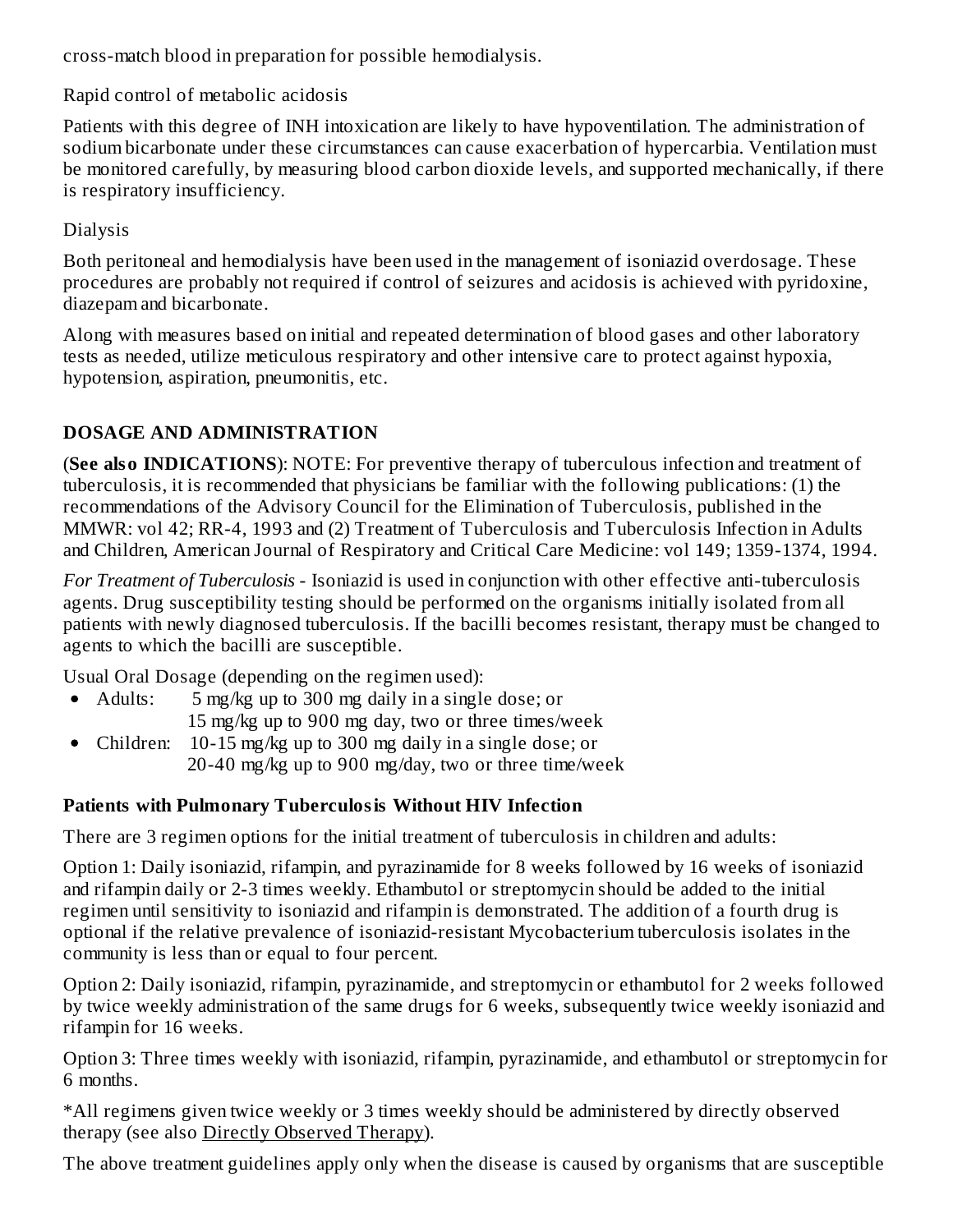to the standard antituberculous agents. Because of the impact of resistance to isoniazid and rifampin on the response to therapy, it is essential that physicians initiating therapy for tuberculosis be familiar with the prevalence of drug resistance in their communities. It is suggested that ethambutol not be used in children whose visual acuity cannot be monitored.

### **Patients with Pulmonary Tuberculosis and HIV Infection**

The response of the immunologically impaired host to treatment may not be as satisfactory as that of a person with normal host responsiveness. For this reason, therapeutic decisions for the impaired host must be individualized. Since patients co-infected with HIV may have problems with malabsorption, screening of antimycobacterial drug levels, especially in patients with advanced HIV disease, may be necessary to prevent the emergence of MDRTB.

### **Patients with Extra pulmonary Tuberculosis**

The basic principles that underlie the treatment of pulmonary tuberculosis also apply to Extra pulmonary forms of the disease. Although there have not been the same kinds of carefully conducted controlled trials of treatment of Extra pulmonary tuberculosis as for pulmonary disease, increasing clinical experience indicates that a 6 to 9 month short-course regimen is effective. Because of the insufficient data, miliary tuberculosis, bone/joint tuberculosis, and tuberculous meningitis in infants and children should receive 12 months therapy.

Bacteriologic evaluation of Extra pulmonary tuberculosis may be limited by the relative inaccessibility of the sites of disease. Thus, response to treatment often must be judged on the basis of clinical and radiographic findings.

The use of adjunctive therapies such as surgery and corticosteroids is more commonly required in Extra pulmonary tuberculosis than in pulmonary disease. Surgery may be necessary to obtain specimens for diagnosis and to treat such processes as constrictive pericarditis and spinal cord compression from Pott's Disease. Corticosteriods have been shown to be of benefit in preventing cardiac constriction from tuberculous pericarditis and in decreasing the neurologic sequelae of all stages of tuberculosis meningitis, especially when administered early in the course of the disease.

### **Pregnant Women with Tuberculosis**

The options listed above must be adjusted for the pregnant patient. Streptomycin interferes with in utero development of the ear and may cause congenital deafness. Routine use of pyrazinamide is also not recommended in pregnancy because of inadequate teratogenicity data. The initial treatment regimen should consist of isoniazid and rifampin. Ethambutol should be included unless primary isoniazid resistance is unlikely (isoniazid resistance rate documented to be less than 4%).

### **Treatment of Patients with Multi-Drug Resistant Tuberculosis (MDRTB)**

Multiple-drug resistant tuberculosis (i.e., resistance to at least isoniazid and rifampin) presents difficult treatment problems. Treatment must be individualized and based on susceptibility studies. In such cases, consultation with an expert in tuberculosis is recommended.

# **Directly Obs erved Therapy (DOT)**

A major cause of drug-resistant tuberculosis is patient non-compliance with treatment. The use of DOT can help assure patient compliance with drug therapy. DOT is the observation of the patient by a health care provider or other responsible person as the patient ingests anti-tuberculosis medications. DOT can be achieved with daily, twice weekly or thrice weekly regimens, and is recommended for all patients.

### **For Preventative Therapy of Tuberculosis**

Before isoniazid preventive therapy is initiated, bacteriologically positive or radiographically progressive tuberculosis must be excluded. Appropriate evaluations should be performed if Extra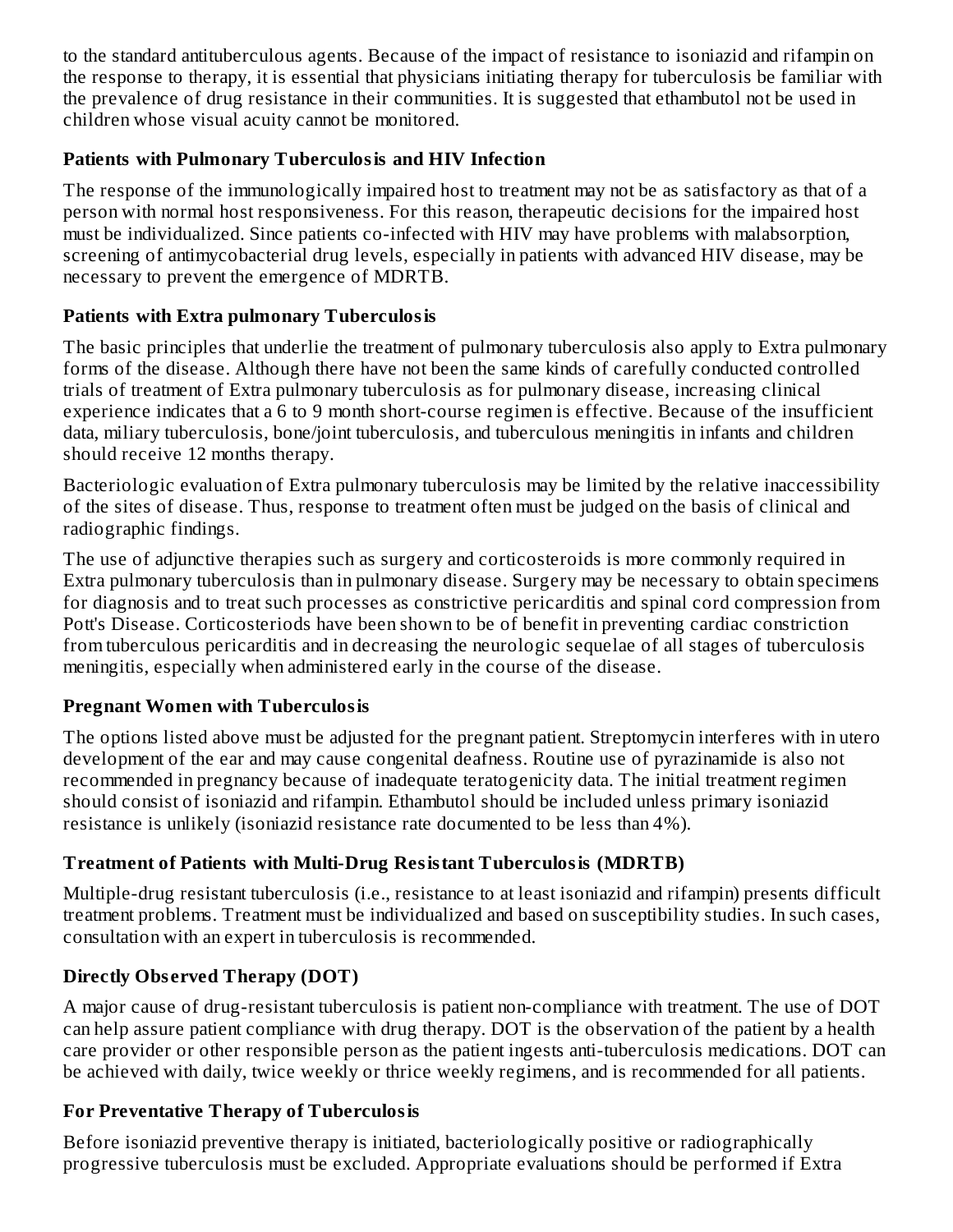pulmonary tuberculosis is suspected.

**Adults over 30 Kg**: 300 mg per day in a single dose.

**Infants and Children**: 10 mg/kg (up to 300 mg daily) in a single dose. In situations where adherence with daily preventative therapy cannot be assured, 20-30 mg/kg (not to exceed 900 mg) twice weekly under the direct observation of a health care worker at the time of administration<sup>8</sup>.

Continuous administration of isoniazid for a sufficient period is an essential part of the regimen because relapse rates are higher if chemotherapy is stopped prematurely. In the treatment of tuberculosis, resistant organisms may multiply and the emergence of resistant organisms during the treatment may necessitate a change in the regimen.

For following patient compliance: the Potts-Cozart test<sup>9</sup>, a simple colorimetric<sup>6</sup> method of checking for isoniazid in the urine, is a useful tool for assuring patient compliance, which is essential for effective tuberculosis control. Additionally, isoniazid test strips are also available to check patient compliance.

Concomitant administration of pyridoxine  $(B_6)$  is recommended in the malnourished and in those predisposed to neuropathy (e.g., alcoholics and diabetics).

### **HOW SUPPLIED**

Isoniazid Tablets USP, 100 mg: White, round tablets imprinted "West-ward" on one side and "260" on the scored side.

- Bottles of 100 tablets
- Bottles of 1000 tablets
- Unit Dose Boxes of 100 tablets

Isoniazid Tablets USP, 300 mg: White, round, scored tablets imprinted "West-ward 261".

- Bottles of 100 tablets
- Bottles of 1000 tablets
- Unit Dose Boxes of 100 tablets

Store at 20-25°C (68-77°F) [See USP Controlled Room Temperature]. Protect from light and moisture.

Dispense in a tight, light-resistant container as defined in the USP using a child-resistant closure.

#### **References**

- 1. Murphy, R., *et al: Annuals of Internal Medicine;* 1990: November 15; volume 113:799-800.
- 2. Burke, R.F., *et al: Res Commun Chem Pathol Pharmacol*. 1990;J uly; vol. 69; 115-118.
- 3. Fleenor, M.F., *et al: Chest* (United States) *Letter*; 1991: June; 99(6): 1554.
- 4. Baciewicz, A.M. and Baciewicz,Jr. F.A.,: Arch Int Med 1993, September; volume 153;1970-1971.
- 5. Jonville, A.P., *et al: European Journal of Clinical Pharmacol (Germany)*, 1991: 40(2) p198.
- 6. American Thoracic Society/Centers for Disease Control: Treatment of Tuberculosis and Tuberculosis Infection in

Adults and Children. Amer. J. Respir Crit Care Med.1994; 149: p 1359-1374.

- 7. Hoglund P.,*et al: European Journal of Respir Dis* (Denmark) 1987: February; 70(2) p110-116.
- 8. Committee on Infectious Diseases American Academy of Pediatrics: 1994, Red Book: Report of the Committee on Infectious Diseases; 23<sup>rd</sup> edition; p487.
- 9. Schraufnagel, DE; *Testing for Isoniazid; Chest* (United States) 1990, August: 98(2) p314-316.

Manufactured by: **West-ward Pharmaceutical Corp.** Eatontown, NJ 07724 Revised October 2011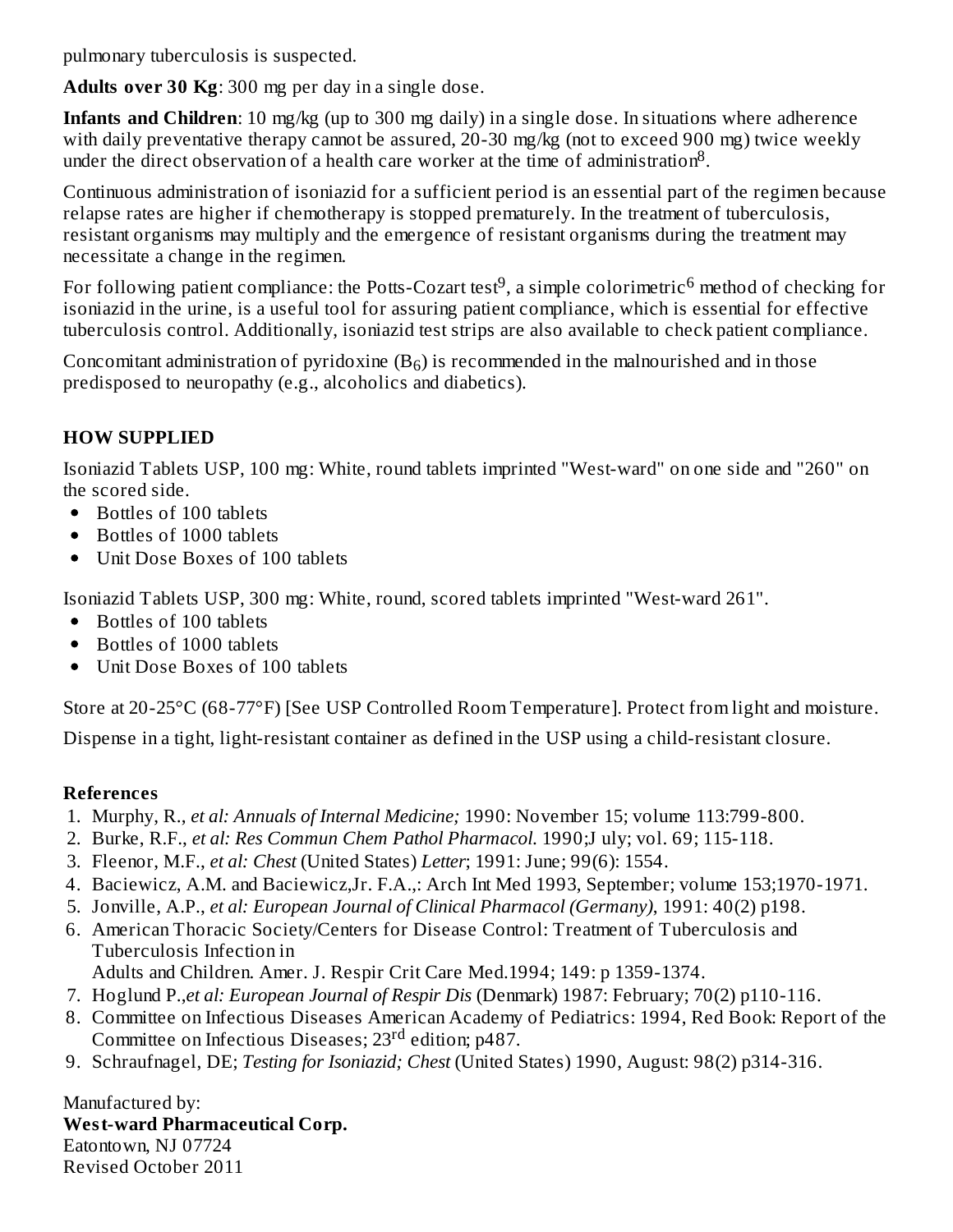Repacked by: **H.J. Harkins Company, Inc.** Nipomo, CA 93444

#### **PRINCIPAL DISPLAY PANEL**

Isoniazid Tablets, USP 300 mg/100 Tablets NDC 0143-1261-01

| 52959-145-30                                                                   | RX Only: #XXXXXXXX                                                        | #XXX |            | CAUTION: Federal law PROHIBITS the transfer of this drug to anyone<br>other than the person to whom prescribed and prohibits dispensing<br>without a prescription unless OTC. See outset for add RX Info KEEP<br>OUT O REACH OF CHILDREN. Store in a cool dry place 68 to 77 |              |                                              |  |
|--------------------------------------------------------------------------------|---------------------------------------------------------------------------|------|------------|------------------------------------------------------------------------------------------------------------------------------------------------------------------------------------------------------------------------------------------------------------------------------|--------------|----------------------------------------------|--|
| <b>ISONIAZID 300mg TABLET</b>                                                  |                                                                           |      | degrees F. | ISONIAZID 300mg TABLET                                                                                                                                                                                                                                                       |              |                                              |  |
| Lot #: IZ315WE<br>Mfg: WEST-WARD                                               |                                                                           |      |            | 52959-145-30<br>02/10<br><b>INH</b>                                                                                                                                                                                                                                          |              | #30<br>Qtv<br>Lot IZ315WE<br>0143-1261-10    |  |
| Exp: 02/10<br>Mfg Eatontown,<br>Loc.: NJ                                       | Compare to: INH<br>Mfg. NDC: 0143-1261-10<br>Pill ID: White round tablets |      |            | ISONIAZID 300mg TABLET<br>52959-145-30<br>02/10<br><b>INH</b>                                                                                                                                                                                                                | $_{\rm tot}$ | #30<br>Qtv<br><b>IZ315WE</b><br>0143-1261-10 |  |
| Take as directed by your Doctor or<br>See outsert for usual dosage information |                                                                           |      |            | ISONIAZID 300mg TABLET<br>52959-145-30<br>02/10<br>INH                                                                                                                                                                                                                       | $ $ ot       | #30<br>Otv<br><b>IZ315WE</b><br>0143-1261-10 |  |
|                                                                                |                                                                           |      |            | ISONIAZID 300mg TABLET<br>52959-145-30<br>02/10<br>INH                                                                                                                                                                                                                       | Lot          | #30<br>Qty<br><b>IZ315WE</b><br>0143-1261-10 |  |
|                                                                                |                                                                           |      |            | Repack: HJ Harkins Co., Inc. Nipomo., CA 93444<br>Dispense in tight, child & light-resistant container per USP                                                                                                                                                               |              |                                              |  |

| <b>ISONIAZID</b>                                           |                         |                    |                  |                              |          |          |  |
|------------------------------------------------------------|-------------------------|--------------------|------------------|------------------------------|----------|----------|--|
| isoniazid tablet                                           |                         |                    |                  |                              |          |          |  |
|                                                            |                         |                    |                  |                              |          |          |  |
| <b>Product Information</b>                                 |                         |                    |                  |                              |          |          |  |
| Product Type                                               | HUMAN PRESCRIPTION DRUG | Item Code (Source) |                  | NDC:52959-145(NDC:0143-1261) |          |          |  |
| <b>Route of Administration</b>                             | ORAL                    |                    |                  |                              |          |          |  |
|                                                            |                         |                    |                  |                              |          |          |  |
|                                                            |                         |                    |                  |                              |          |          |  |
| <b>Active Ingredient/Active Moiety</b>                     |                         |                    |                  |                              |          |          |  |
| <b>Ingredient Name</b>                                     |                         |                    |                  | <b>Basis of Strength</b>     |          | Strength |  |
| ISONIAZID (UNII: V83O1VOZ8L) (ISONIAZID - UNII:V83O1VOZ8L) |                         |                    | <b>ISONIAZID</b> |                              |          | 300 mg   |  |
|                                                            |                         |                    |                  |                              |          |          |  |
|                                                            |                         |                    |                  |                              |          |          |  |
| <b>Inactive Ingredients</b>                                |                         |                    |                  |                              |          |          |  |
| <b>Ingredient Name</b>                                     |                         |                    |                  |                              | Strength |          |  |
| ANHYDROUS LACTOSE (UNII: 3SY5LH9 PMK)                      |                         |                    |                  |                              |          |          |  |
| CALCIUM STEARATE (UNII: 776 XM70 47L)                      |                         |                    |                  |                              |          |          |  |
|                                                            |                         |                    |                  |                              |          |          |  |